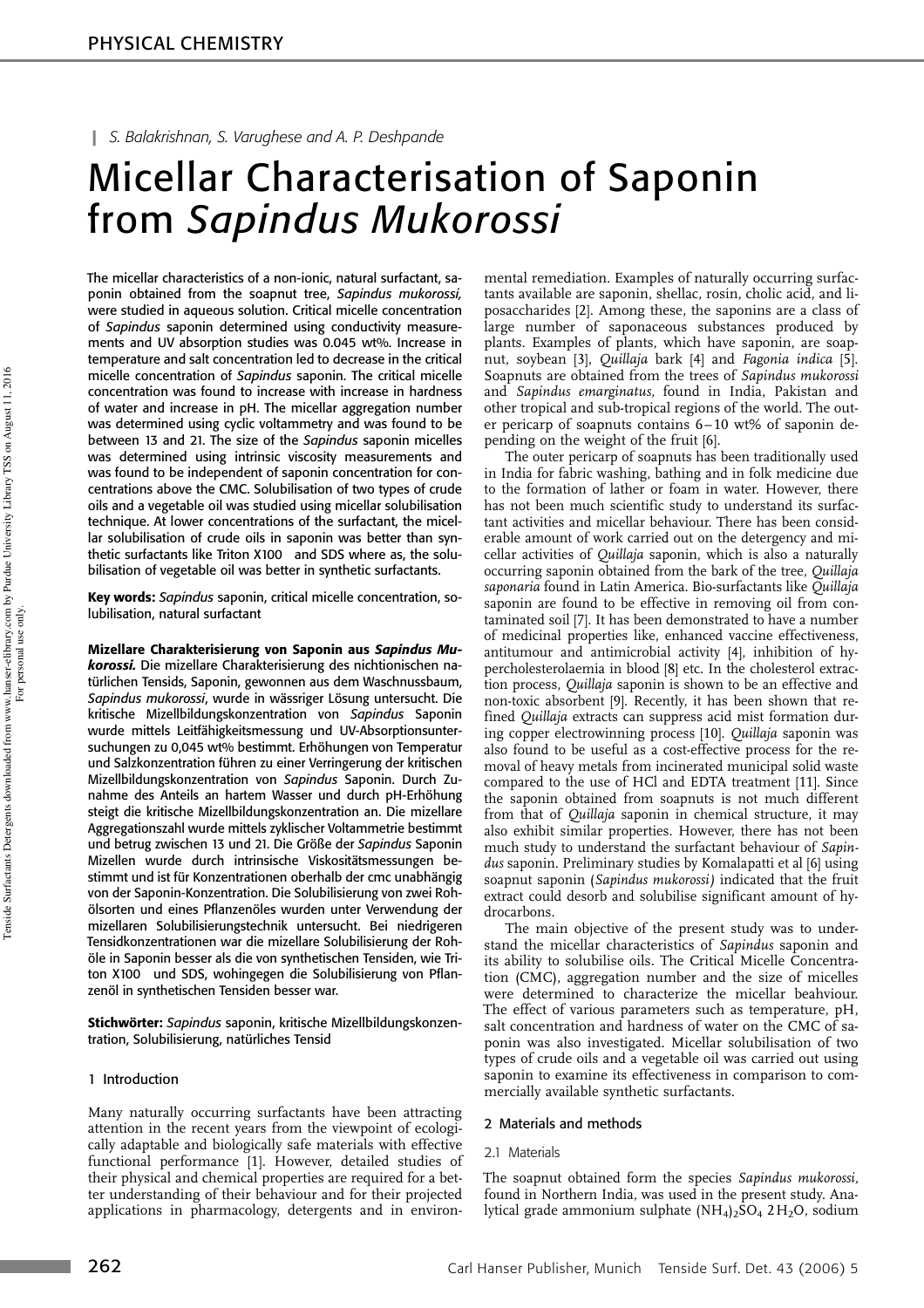chloride (NaCl) and sodium dodecyl sulphate  $(C_{12}H_{25}NaO_4S)$ (SDS) were obtained from Merck Limited, Mumbai, India. Ferrocene ( $C_{10}H_{10}$ Fe), used in cyclic voltammetry studies was obtained from Merck, Germany. Potassium chloride (KCl), used as supporting electrolyte in cyclic voltammetry studies was obtained from SD Fine Chem Limited, Mumbai,<br>India. Triton X100® was obtained from Sigma, India. Two grades of crude oils (Bombay High (BH) (specific gravity 0.8298, kinematic viscosity 2.77cs, pour point +12 °C, sulphur 0.2 wt%) and Forozan (specific gravity 0.8704, kinematic viscosity 9.3cs, pour point  $-18\degree C$ , sulphur 2.3 wt%)) were obtained from Chennai Petroleum Corporation Limited, Chennai, India and the vegetable oil used in the study was refined sunflower oil (poly unsaturated linoleic acid, specific gravity 0.95, viscosity 33.3 cP) available commercially. All chemicals were used as received and all aqueous solutions were prepared using double distilled water.

# 2.2 Methods

Saponin was extracted from soapnut applying the method detailed by Rao et al [12]. The outer pericarp of the fruits were separated from the seeds and dried at 40 °C for 48 hours in an oven. It was ground to a fine powder and the water-soluble matter was extracted. This solution was centrifuged for 1 hour to separate water-insoluble matter. The extract was then treated with ammonium sulphate to precipitate the saponin. The saponin that separated on the top was skimmed off and dried at 40 °C. The ratio of the weight of dried saponin to the initial weight of pericarp taken gave the percentage of saponin extracted.

FT-IR, NMR and MALDI MS techniques were employed to anlayse the basic structure and to get the molecular weight of *Sapindus* saponin. The FT-IR spectra were recorded at 25 °C using a Perkin Elmer1 FT-IR with a resolution of 1 cm–1. NMR spectrum of *Sapindus* saponin solution was recorded at 23 °C using a JEOL GSX 400 NB FT-NMR spectrometer (400 MHz, 9.3 Tesla). Heavy water was used as solvent. MALDI TOF MS analysis was done on a Voyager-DE PRO Biospectrometry Workstation. Fluorescence spectral measurements were made on a Jobin Yvon Flurolog-3-11 Spectrofluorimeter at 25 °C.

UV absorption spectra of *Sapindus* saponin solutions were recorded at 28 °C in a Cary 5E UV-spectrophotometer. Base line corrections were done before analysing the saponin solution. Double distilled water used for making the *saponin* solutions, was used as the reference solution. Conductivity and pH measurements of aqueous solutions of saponin were made using a GENEI digital conductivity meter and Digital pH meter 7007 respectively. Conductivity measurements were made at 28 °C and pH measurements were done at 32 °C. Cells was calibrated using standard solutions before the conductivity and pH tests were conducted.

Surface tension was obtained from the contact angle between the surfactant drop and the glass substrate. Contact angle was measured using DigiDrop GBX instrument. A drop of saponin solution was carefully placed on glass plate and the equilibrium contact angle was measured. Contact angle measurements were carried out at 28 °C. Buffer tablets of different pH were used to prepare buffer solutions. These solutions were used to study the effect of varying pH on the CMC of aqueous saponin solution at 32 °C. The hardness of water is varied from 30 to 960 ppm. Water of known hardness (1200 ppm) was mixed with double distilled water (30 ppm) to get the required hardness.

All the electrochemical experiments were conducted using an ACM Gill Potentiostat in the three-electrode mode.

The working electrode was a platinum plate  $(1 \text{ cm} \times 1 \text{ cm})$ and the auxiliary electrode was platinum, while the reference electrode was standard calomel electrode. The potential was scanned between –100 and 500 mV at the rate of 20, 60, and 120 mV sec–1. The viscosities of aqueous *Sapindus* saponin solution were measured using an Ubbelohde viscometer. The effect of temperature on intrinsic viscosity was measured by immersing the viscometer in a temperature bath. Hardness of water was determined using the EDTA method.

Solubilisation experiments were carried out according to the method described by Urum et al. [7]. Saponin solution and crude oil were mixed for 24 hrs at constant speed and allowed to settle for 48 hrs. Saponin rich phase was collected and n-hexane was added for extraction. The contents were shaken for 30 mins and centrifuged for another 30 mins to separate the hexane and the surfactant solution. The centrifuged supernatant liquid was collected and its absorbance was measured using Cary 5E UV-spectrophotometer. Similar method was followed for the solubilisation of vegetable oil using saponin. The absorbance of vegetable and crude oils were measured at 300 and 400 nm respectively. From the absorbance values the concentration was calculated using a calibration curve, which is a plot of absorbance versus different concentrations of oil.

# 3 Results and discussion

#### 3.1 Extraction

The percentage of water-soluble matter in the ground pericarp of soapnut was estimated as 33.2 wt% and the percentage of saponin extracted was 10.6 wt%. pH of the soapnut solution remained the same before and after extraction. However, the colour changed from reddish brown to pale yellow probably due to the removal of certain organic components

# 3.2 Spectroscopic analysis

The structure of the surfactants plays an important role in determining the micellar properties like size, shape, etc. [13]. Saponin, a non-ionic surfactant, is a glycoside. The hydrophilic part of saponin molecule consists of sugars such as D-glucose, D-xylose, L-arbinose, and L-rhamnose and glucuronic acid [14], while the hydrophobic portion of the saponin is comprised of sapindic acid and oleanolic acid [15]. Glucuronic acid is the only ionizable group of the molecule and the other acids are attached as ester bonds to the main structure [4].

The FT-IR analysis of *Sapindus* saponin showed signals for hydroxyl (polymeric) groups  $(3407 \text{ cm}^{-1})$ ,  $-CH_2$  groups (2918 cm<sup>-1</sup>), C=O stretching (1618 cm<sup>-1</sup>), five member-ring ketone (1742 cm<sup>-1</sup>) and  $-C$ –O–C-groups (1044.91 cm<sup>-1</sup>) [16].

<sup>1</sup>H NMR spectrum of *Sapindus* saponin, showed signals for alkyl groups like methyl groups  $(\delta$  0.9, 1.1, and 1.2), anomeric protons and olifenic protons ( $\delta$  5.4), -OH groups, and hydrogen directly attached to oxygen or nitrogen ( $\delta$  3.0 to 4.6) [16, 17]. The NMR spectra showed similarities to that of *Quillaja* saponin. From MALDI MS spectroscopy, the molecular weight of *Sapindus* saponin was found to be 1001.9. The reported molecular weight of saponin is between 719 and 1043 [5]. *Sapindus* saponin exhibits fluorescence with an excitation maximum at 345 nm and an emission maximum at 377 nm.

# 3.3 Critical Micelle Concentration (CMC)

There are various methods for the determination of CMC of a surfactant. In the present study conductivity measurements, UV absorbance and surface tension measurements were used

**Contract Contract**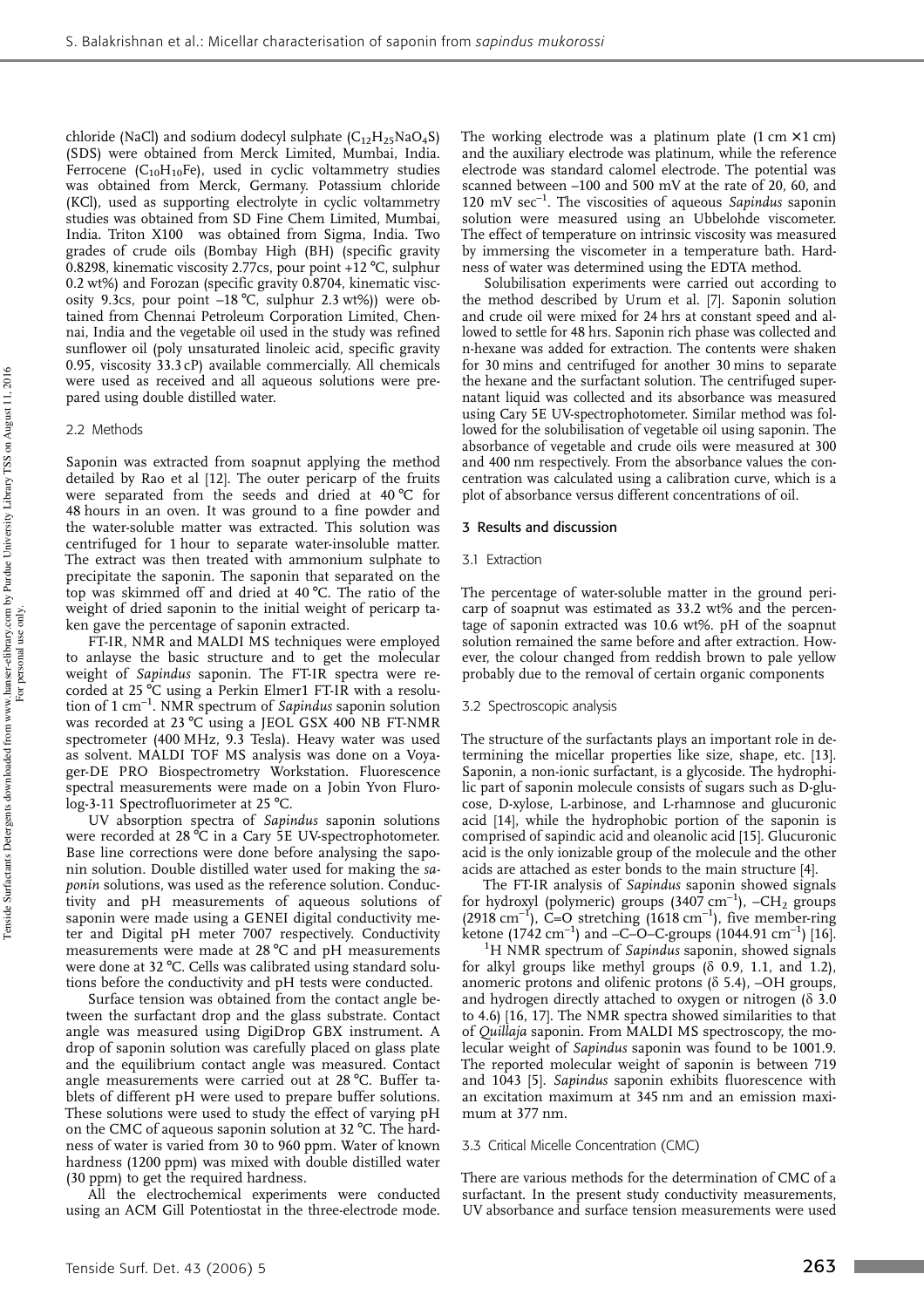to determine the CMC of *Sapindus* saponin. Variation of conductivity and pH with varying concentration of saponin is shown in Fig. 1. Below the CMC, amphiphiles are present and the conductivity increases with increase in concentration. At the CMC, the rate of increase in conductivity reduces, indicating that amphiphiles start to aggregate and form micelles. From this method, the CMC of *Sapindus* saponin is found to be between 0.04 –0.05 wt% where the slope of the conductivity versus concentration curve changes. It is reported that the increase in conductivity in the case of non-ionic *Quillaja* saponin is due to the hydrolysis of glucuronic groups present in *Quillaja* saponin [4]. The glucuronic group hydrolyses and gives carboxylic acid, which reduces the pH of the saponin solutions. The variation of pH as a function of concentration of *Sapindus* saponin is measured and is shown in Fig. 1. pH of the solution decreased with increasing saponin concentration, confirming the hydrolysis of glucuronic groups. In the case of non-ionic surfactants, like *Sapindus* saponin the hydrocarbon chain attraction is opposed by the requirements of hydrophilic groups for hydration and space. Therefore, the micellar structure is determined by an equilibrium between the repulsive forces among hydrophilic groups and the short-range attractive forces among the hydrophobic groups [13].

The non-ionic *Sapindus* saponin is found to absorb UV in the region of 290 to 240 nm with absorption maximum at 271 nm. This effect is seen only at very low concentrations, near the CMC. The absorbance (at 271 nm) of a series of samples with varying saponin concentrations is shown in Fig. 2. The slope of the curve changed abruptly at a concentration of 0.045 wt%. This was taken as the CMC of the *Sapindus* saponin. This is also in agreement with the earlier determination of CMC using conductivity measurements. The UV absorbance observed in *Sapindus* saponin is due to the presence of various natural chromophores [18]. The absorption maximum at 271 nm may be due to the presence of aromatic ring structure in *Sapindus* saponin [19].

Fig. 3 shows the variation of surface tension with saponin concentration at 28 °C. It is observed that the surface tension decreased up to 0.04 wt% saponin concentration and then remained constant. The concentration at which surface tension becomes a constant is considered as the critical micelle concentration. Surface tension measurements of saponin solution showed that the CMC is 0.04 wt%. The CMC values obtained using all the three methods are comparable and are in the experimental error range only. Hence, in the following discussions, the CMC of *Sapindus* saponin will be considered as 0.045 wt%. Tab. 1 compares the CMC of *Sapindus* saponin with other natural non-ionic surfactants such as *Quillaja* saponin [4], bile acid [20] and humic acid [21]. It is comparable to the CMC values of other natural surfactants. However, the CMC of *Sapindus* saponin and *Quillaja* saponin are well below those of synthetic surfactants like, Triton X100 [22], SDS [13] and CTAB [23]. This implies that micellar solubilisation would start at lower concentrations for these natural surfactants.

Generally, the CMC of saponin may vary depending upon its source. Natural products are known to have these variations due to the differences in the chemical and molecular structures depending on the source. This would change the hydrophobicity of the molecules and thus affect the CMC values. In general, the CMC values for non-ionic surfactants are one or two orders of magnitude less than ionic surfactants with the same hydrophobic group [13].

#### 3.4 Effect of temperature and pH on the CMC

The effect of temperature on the CMC of saponin was studied between 25 and 60 $\degree$ C. Temperature usually plays a



Figure 1 Variation of conductivity and pH with *Sapindus* saponin at various concentrations



Figure 2 UV-Absorbance (at 271 nm) of *Sapindus* saponin at various concentrations



Figure 3 Variation of surface tension of *Sapindus* saponin at various concentrations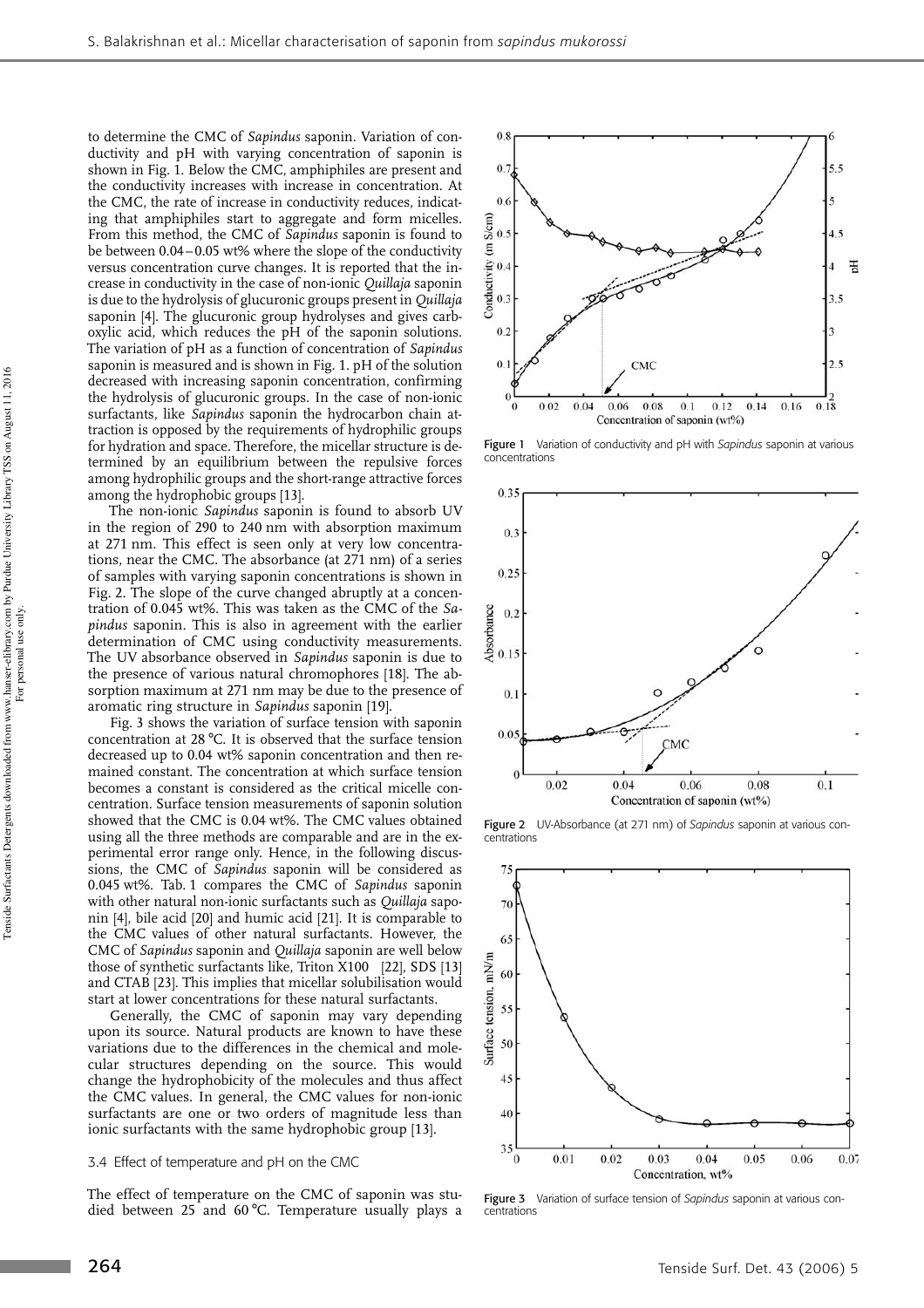| Surfactant                            | Critical micelle<br>concentration (wt%) |
|---------------------------------------|-----------------------------------------|
| Sapindus saponin                      | 0.045                                   |
| Quillaja saponin [4]                  | 0.051                                   |
| Bile salt (sodium cholate) [20]       | 0.068                                   |
| Humic acid [21]                       | 0.04                                    |
| Triton X100 <sup>®</sup> [22]         | 0.13                                    |
| Sodium dodecyl sulphate [13]          | 0.224                                   |
| Cetyl trimethyl ammonium bromide [23] | 0.131                                   |

Table 1 Comparison of CMC of different surfactants

weak role in altering the CMC of a surfactant. However, the observed variation in CMC with temperature is complex. In many cases, the CMC of non-ionic surfactants are found to decrease with increasing temperature, while that of ionic surfactants are found to increase with increasing temperature [13]. The effect of temperature on the CMC of *Sapindus* saponin is shown in Fig. 4. The CMC values of *Sapindus* saponin marginally decrease with increase in temperature from 25 $\degree$ C to 60 $\degree$ C.

The effect of pH on the CMC of *Sapindus* saponin is shown in Fig. 5. It was observed that the CMC increases with increase in pH, with a significant rise in CMC above pH 7. Micelle formation in saponin is due to the glucuronic groups, and would depend on the aqueous condition. Hence, when the pH is increased, the net charge on the head group will vary. This variation in net charge on head group causes electrostatic repulsion between head groups, which tends to increase the CMC of non-ionic surfactants like saponin [4].

# 3.5 Effect of salt concentration and hardness of water on CMC

Addition of a salt such as sodium chloride significantly influences the electrostatic interaction of charged surfactants [4]. As a result, CMC values of ionic surfactants are appreciably reduced in the presence of a salt. In the case of non-ionic surfactants, it affects the CMC by partially screening the electrostatic repulsion between the head groups. In this case also, higher salt concentrations increase the hydrophobicity of the surfactant, resulting in a lower CMC. The effect of salt concentration on the CMC of *Sapindus* saponin has been studied and is shown in Fig. 6. As could be expected, the CMC of saponin decreases with increasing sodium chloride concentration.

Hardness of water is another important parameter that affects the surfactant behaviour. Hardness of water is mainly due to the salts of calcium and magnesium ions. The effect of increasing hardness of water on the CMC is in the order anionics > cationics > non-ionics, which indicates the degree of interaction of the hydrophilic group in the surfactant molecule with the ions present in hard water [8]. To study the effect of hardness of water on the CMC of saponin, the hardness of water was varied by adding increasing amounts of hard water (water with a total hardness of 1200 ppm by EDTA method) to double distilled water. Hardness of water was varied between 30 to 960 ppm by this method. The CMC of *Sapindus* saponin was found to increase with increase in hardness of water (Fig. 7). The binding constant of magnesium ions to polar groups is small. Hence, the effect of magnesium salts on the polar group is to decrease its surface potential, making the formation of the micelle difficult [24] which would result in an increase in the CMC.



Figure 4 Effect of temperature on the critical micelle concentration of aqueous saponin solution



Figure 5 Effect of pH on the critical micelle concentration of aqueous saponin solution



Figure 6 Effect of NaCl concentration on the critical micelle concentration of aqueous saponin solution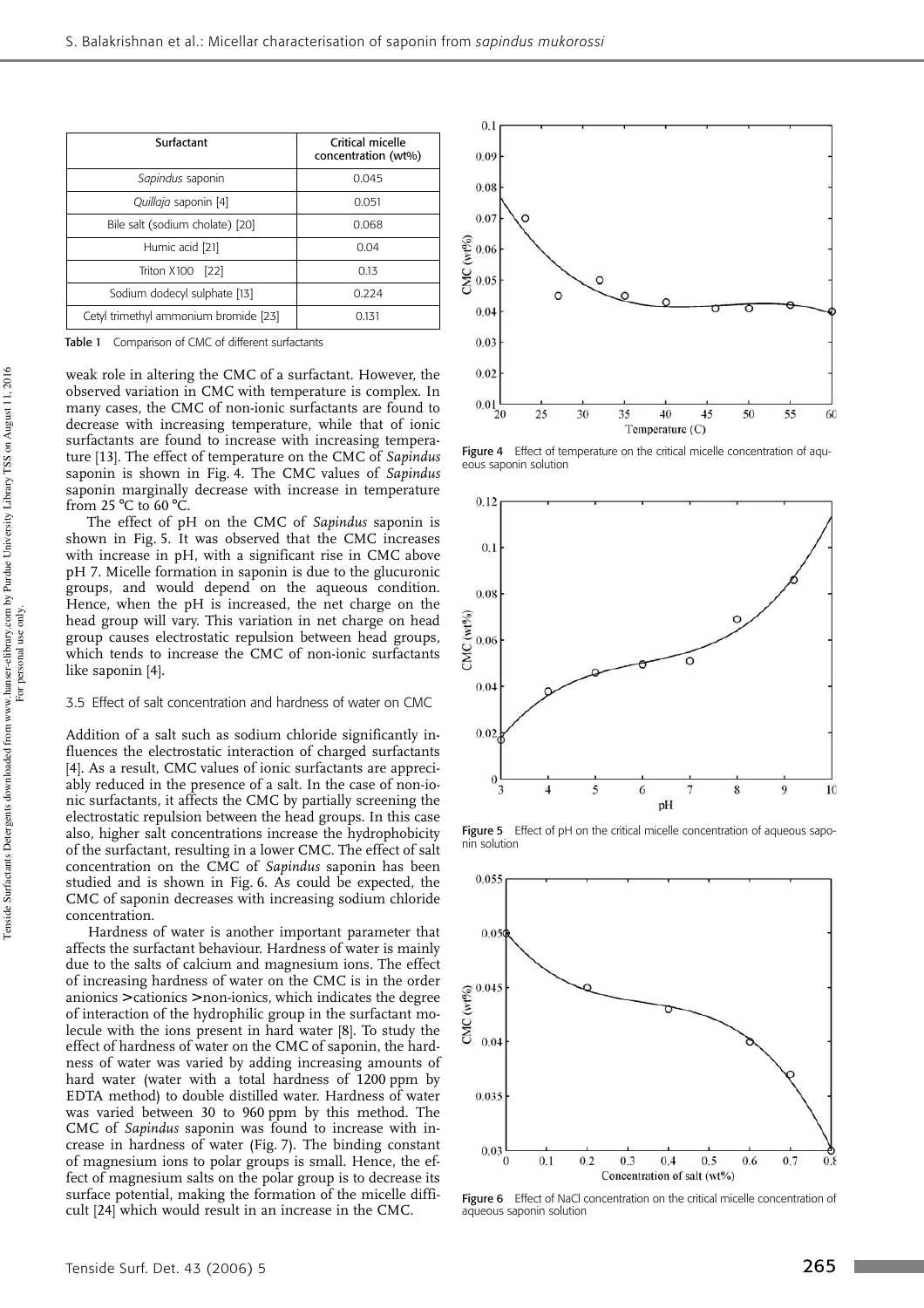#### 3.6 Size of saponin micelles and intrinsic viscosity

Micellar size and aggregation numbers are important parameters in studying the micellar solubilisation. The amount of hydrophobic groups that can be solubilised by a micelle depends on its size which is defined by its hydrodynamic radius. The effective hydrodynamic radii of the *Sapindus* saponin micelles were determined using cyclic voltammetry and by measuring the diffusion coefficient of the aggregates using the Stokes-Einstein equation [4] given by,

$$
R = \frac{kT}{6\pi\mu D_0} \tag{1}
$$

where, k is the Boltzmann's constant, T is the absolute temperature,  $\mu$  is the viscosity of the solution at T, and  $D_0$  is the diffusion coefficient.

The effective radii of the aggregates are determined using the assumption that the measured diffusion coefficient is that of isolated, spherical aggregates. It is generally assumed in voltammetric studies of micellar systems that inter-micellar interaction does not affect the current versus potential behavior significantly. It is well known that micellar structure and the extent of inter-micellar interactions are critically dependent on many variables including surfactant type and concentration, supporting electrolyte type and concentration, solution additives and temperature. Self-diffusion coefficients (D<sup>s</sup> ) for micellar systems are determined using a micelle immobilized electro active probe [25].

In the present study, Ferrocene was chosen as the electro active probe. Ferrocene undergoes an outer sphere one-electron redox process, which is known to be simple. In addition to this, it is stable and it has a reversible electrochemistry. More importantly, the very low solubility in water implies that molecules reside almost entirely inside the micellar structure and therefore the diffusion controlled current predominately reflects the mobility of the micelles.

For a reversible electrochemical reaction, the diffusion coefficient is obtained from Randles Sevcik equation [26],

$$
i_p = 2.69 \times 10^5 \text{m}^{3/5} \text{AD}_0^{1/2} \text{V}^{1/2} \text{C}_0 \tag{2}
$$

where,  $i<sub>p</sub>$  is the anodic peak current in  $\mu$ A, n is the number of electrons transferred, A is the area of the electrode in  $\text{cm}^2$ ,  $\text{D}_0$ is the diffusion coefficient in  $cm^2$  sec<sup>-1</sup>, V is the potential scan rate in volt  $\sec^{-1}$ , and  $C_0$  is the concentration of the electro active species. Saponin solutions were scanned at different scan rates. Fig. 8 illustrates the effect of scan rate on the voltammogram for saponin solution with CMC of 0.05 wt%. The behavior of ferrocene is reversible. The diffusion coefficient (D $_{\rm 0)}$  is determined from the slope of the curve between anodic peak current and square root of the scan rate as shown in Fig. 9. As expected in Randles Sevcik equation; the peak current  $(i_n)$  versus  $V^{1/2}$  is linear. The hydrodynamic radii were calculated from the diffusion coefficient using equation 2. The effect of concentration of saponin on the hydrodynamic radius of the micelle is shown in Fig. 10. It was found that the hydrodynamic radii of *Sapindus* saponin micelles decreased initially from 5.3 nm at 0.05 wt% saponin concentration to 4.9 nm at 0.12 wt% concentration and then remained constant at higher concentrations (upto 6 wt%) probably indicating there is no shape change upto 6 wt% saponin solution. In the case of *Quillaja* saponin, the hydrodynamic radii was reported to increase initially with increase in saponin concentration and then remained constant [4].

The self-assembling nature of *Sapindus* saponin molecules was further studied using intrinsic viscosity measurements [9]. Equation (1) coupled with the intrinsic viscosity can be used to determine the aggregation number, N of micelles which is given by

$$
N = \frac{10\pi N_{AV}R^3}{3[\eta]M_s}
$$
\n(3)

where, R is the hydrodynamic radius measured by voltammetric techniques, [ŋ] is the measured intrinsic viscosity,  $N_{AV}$  is the Avogadro's number, and  $M_s$  is the molecular weight of the *Sapindus* saponin molecule. Intrinsic viscosity was measured using solutions of concentrations less than 0.5 gm dl–1. The aggregation number of *Sapindus* saponin micelles thus obtained was found to vary between 13 and 21. The aggregation number for *Quillaja* saponin is reported to be around 50. A micelle with a larger aggregation number generally has a better capacity to solubilise hydrophobic solutes [4] which means that *Quillaja* saponins are better than *Sapindus* saponin for solubilisation purposes. The effect of temperature on intrinsic viscosity of *Sapindus* saponin solutions is shown in Fig. 11. The intrinsic viscosity was found to decrease with increase in temperature.



Figure 7 Effect of hardness of water on the critical micelle concentration of aqueous saponin solution



Figure 8 Cyclic voltammogram of solution containing 0.05-wt% of *Sapindus* saponin, 1mM ferrocene and 1M KCl at different scanning rates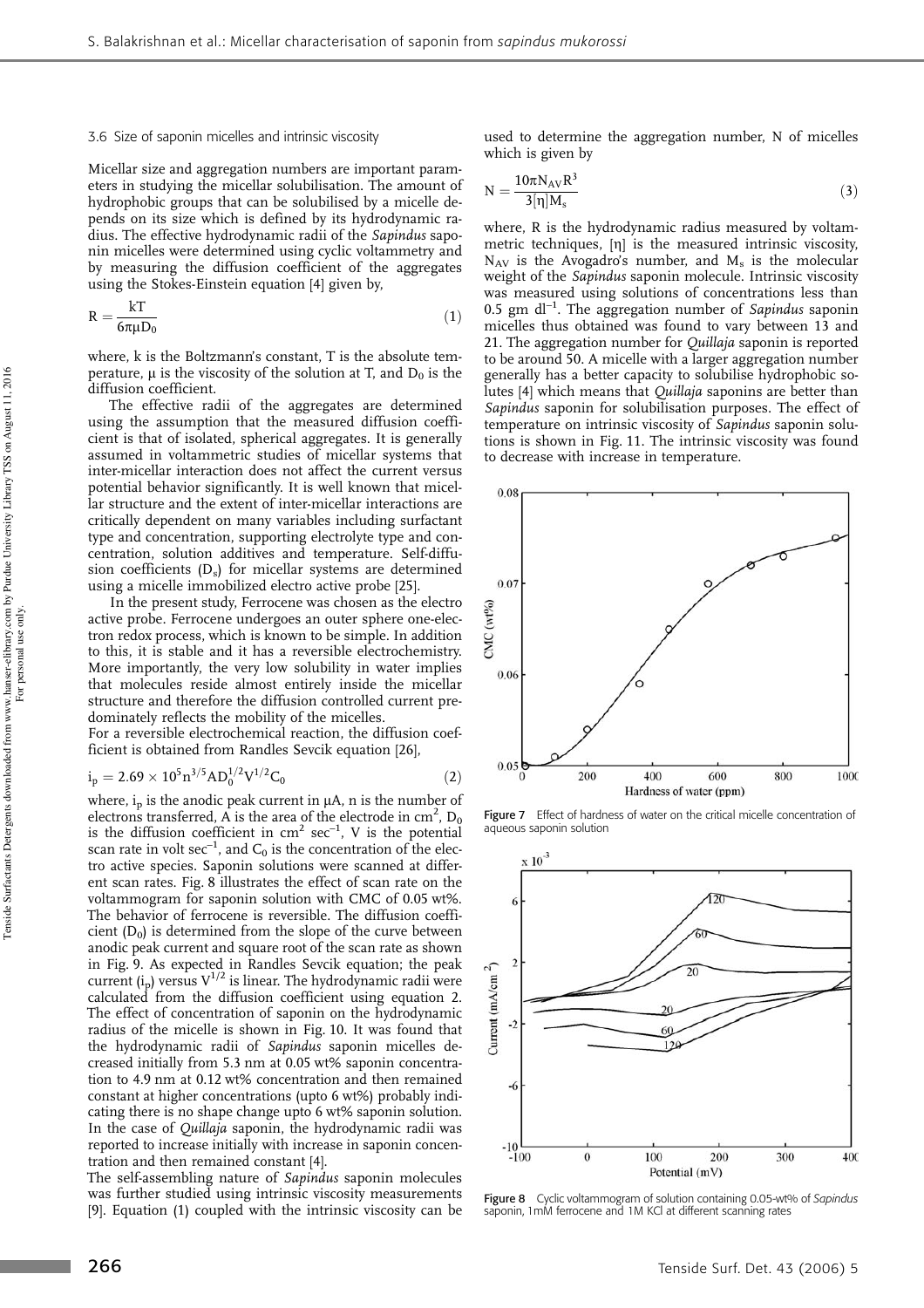#### 3.7 Solubilisation of oils

The solubilisation of two different grades of crude oils and a vegetable oil in *Sapindus* saponin solution was studied. Fig. 12 and 13 show the plots of the ratios of concentration of surfactant solution (C) and CMC versus solubilisation of oil. The results are compared with two commercially used synthetic surfactants, Triton X100 (non-ionic surfactant) and SDS (ionic surfactant). C/CMC is used for plotting the graph since *Sapindus* saponin, Triton X100 and SDS have different CMC values. The CMC values of *Sapindus* saponin, Triton  $X100^\circ$  and SDS are 0.045, 0.13 and 0.22 wt%, respectively. Using distilled water, solubilisation of crude oil was found to be  $1.5 \times 10^{-4}$  mg  $l^{-1}$ . Two different types of crude oils were used for the solubilisation studies. Below a C/CMC value of 1.5, *Sapindus* saponin shows higher solubility than Triton X100 $^\circ$  and SDS. At higher concentrations of the surfactant, solubility in SDS is slightly higher than that



Figure 9 Anodic peak current versus v (scan rate) for solution containing 0.05-wt% of *Sapindus* saponin, 1 mM ferrocene and 1M KCl



Figure 10 Effect of *Sapindus* saponin concentration on the hydrodynamic radius of saponin micelles



Figure 11 Effect of temperature on the intrinsic viscosity of *Sapindus* saponin micelles



Figure 12 Solubilisation of crude oils (Bombay High (BH) and Forozan) in different surfactant solutions (*Sapindus* saponin, Triton X100 , SDS)



**Figure 13** Solubilisation of vegetable oil in different surfactant solutions<br>(*Sapindus* saponin, Triton X100® and SDS)